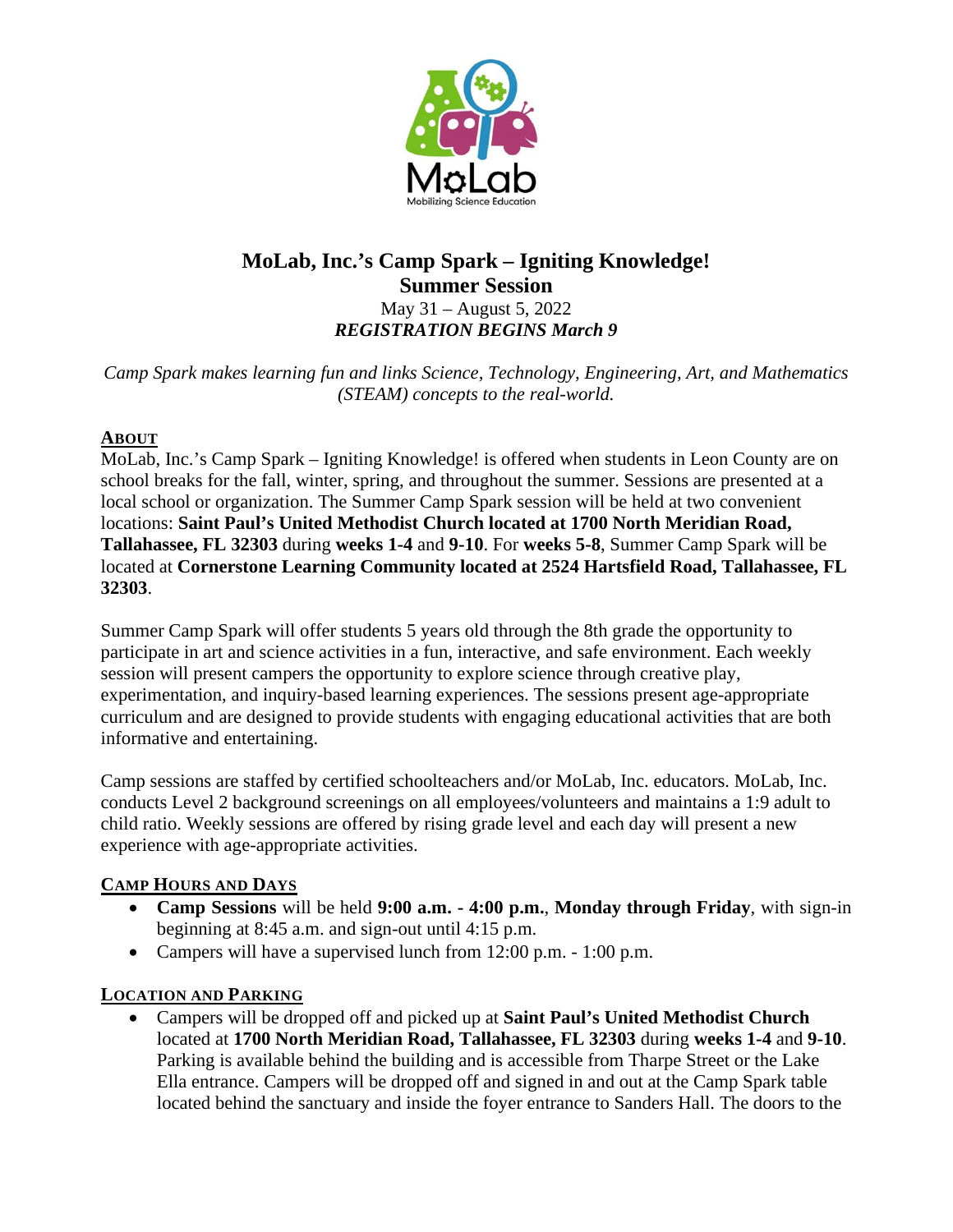camp location are on an automatic lock. Parents wishing to drop off after 9:15 a.m. or needing to pick up before 3:45 p.m. will need to call either Camp Director to be let in. Parents of campers enrolled in post camp will also need to call when they arrive. Please contact **Trish at 850-264-6224** or **Aimee at 850-591-6362**.

 For **weeks 5-8**, campers will be dropped off at **Cornerstone Learning Community** located at **2524 Hartsfield Road, Tallahassee, FL 32303**. Parking is available in front of the west building where camp is located. Please walk all the way up the wooden boardwalk and enter the building on the left through the porch. Campers will be dropped off and signed in and out at the Camp Spark table located inside the first classroom.

## FIRST-DAY-OF-CAMP CHECK-IN & DAILY CAMPER SIGN-IN/SIGN-OUT

- **Parent(s) must sign camper(s) in and out of camp every day**. For safety reasons, campers may not be dropped-off. Parent(s) must accompany camper(s) to the sign-in/out table, each day.
- Depending on the Community Transmission levels of COVID-19, campers and their families may be **administered a health questionnaire** and have their **temperature taken**  with a touchless thermometer at sign-in. Before attending camp, each camper family must have a signed **COVID-19 Release & Waiver of Liability on file**.
- For campers needing to arrive before 8:45 a.m., please refer to the *Extended Care* section for pre-camp information.
- **All campers must have an Authorization to Pick Up Camper form on file** (form available at [www.tallymolab.org\)](http://www.tallymolab.org/). Only individuals who are listed on the form will be permitted to signout a camper, and a form of picture identification will be required.
- For campers needing to stay beyond 4:15 p.m., please refer to the *Extended Care* section for post-camp information.
- **A late fee of \$1 per minute will be charged for camper pick-up past 6:00 p.m. for postcamp extended care**.

## **EXTENDED CARE**

- Extended care is available for campers needing to arrive before 8:45 a.m., or stay beyond 4:15 p.m., but must be pre-arranged (form available at [www.tallymolab.org\)](http://www.tallymolab.org/) to ensure appropriate staffing levels.
- For campers needing to arrive before 8:45 a.m., pre-camp care is available 7:45 a.m.  $-8:45$ a.m. for \$5/day or \$20/week.
- For campers needing to stay beyond 4:15 p.m., post-camp care is available 4:15 p.m.  $-6:00$ p.m. for \$5/day or \$20/week.
- Pre-campers must be signed-in, and may arrive anytime between 7:45 a.m. and 8:45 a.m., but no earlier than 7:45 a.m. **Doors will not be opened before 7:45 a.m**.
- Post-campers may be signed-out anytime between 4:15 p.m. and 6:00 p.m., but no later than 6:00 p.m. **Parents will be charged a \$1 per minute late fee for every minute that postcamp staff must stay beyond 6:00 p.m. due to a late camper pick-up.**

## **FEE PAYMENT, CAMP CHANGES, CANCELLATIONS, & REFUNDS**

- Complete payment for Camp sessions Weeks 1-4 is due by May 27, 2022. This includes all camp tuition fees and extended care fees.
- Complete payment for Camps sessions Week 5-8 is due by June 24, 2022. This includes all camp tuition fees and extended care fees.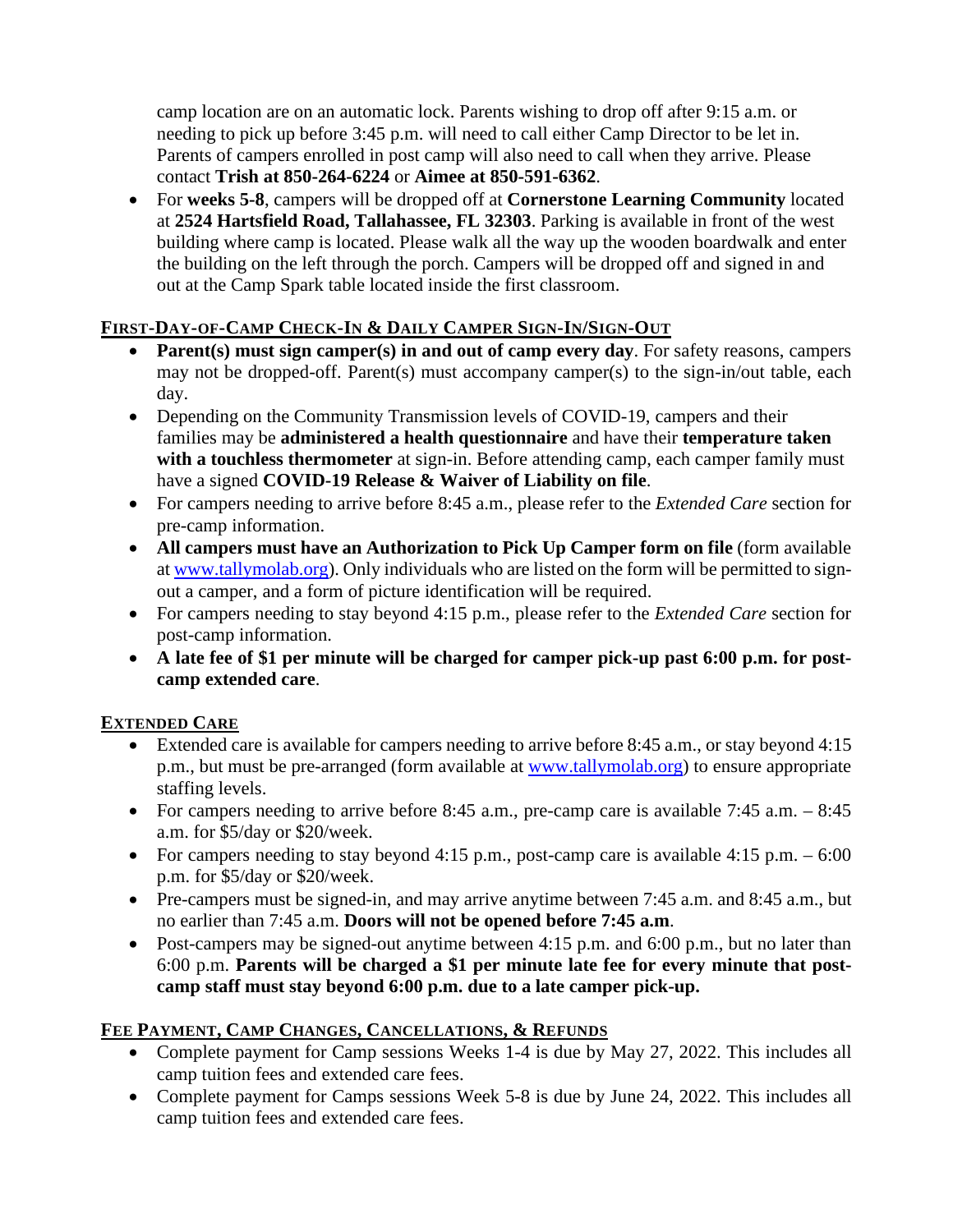- Complete payment for Camp sessions Weeks 9-10 is due by July 22, 2022. This includes all camp tuition fees and extended care fees.
- Campers may switch camp selections no later than two weeks prior to the first day of the scheduled camp session depending on session availability.
- All deposits are non-refundable, and remaining tuition balance becomes non-refundable two weeks prior to the camp session date. Please note that the client is responsible for the balance unless the cancelations are received two weeks prior to the start date of that session.
- Each camp session is self-supporting and must meet minimum enrollment requirements. If a camp session must be cancelled, affected campers will have the option of enrolling in an alternative session with space available or receive a full payment refund.

#### **LUNCHES & SNACKS**

- Campers should pack their own food and two snacks daily in a clearly labeled container. Please keep in mind that campers will not have access to a refrigerator or heating device.
- Water will be available throughout the day and campers will be encouraged to refill to stay hydrated. Campers should bring their own beverage container.
- Camp families will be notified if there is a camper with food allergies enrolled in their child's sessions.

#### **MEDICATIONS**

• Prescription and non-prescription medicine will only be administered with a completed Authorization to Administer Medication form on file. Please note that only oral medications can be administered. Forms are available on MoLab, Inc.'s website at [www.tallymolab.org](http://www.tallymolab.org/) or by request. Forms will also be available on the first day of camp.

## **COVID-19 HEALTH AND SAFETY PROCEDURES**

- Depending on the Community Transmission levels of COVID-19, check-in procedures may include campers and their families to be administered a health questionnaire and have their temperature taken with a touchless thermometer. Before attending camp, each camper family must have a signed COVID-19 Release & Waiver of Liability on file.
- In accordance with recommendations from the CDC, if COVID-19 Community levels are high, staff and campers will wear face coverings and maintain physical distancing guidelines at all times. Otherwise, masks will be optional. If masks are required, campers are encouraged to pack extra masks each day in case one needs to be changed out.
- Campers, staff, and volunteers will practice good hygiene and frequent hand washing.
- These safety changes and policies will be available on our website. As mandates regarding COVID-19 change we will adjust our policies.

#### **PERSONAL BELONGINGS**

- All personal belongings must be labeled with the camper's first & last name.
- MoLab is not responsible for lost, traded, or stolen items. Classrooms are not locked when campers are out of the classroom. Personal items may only be used during free time.

## **CAMPER CONDUCT**

 MoLab is dedicated to providing a safe and amicable environment for our campers. We assume that all campers are attending camp because they want to be at Camp Spark. Should any irresolvable behavioral issues arise; the parent/guardian will be contacted. Following all